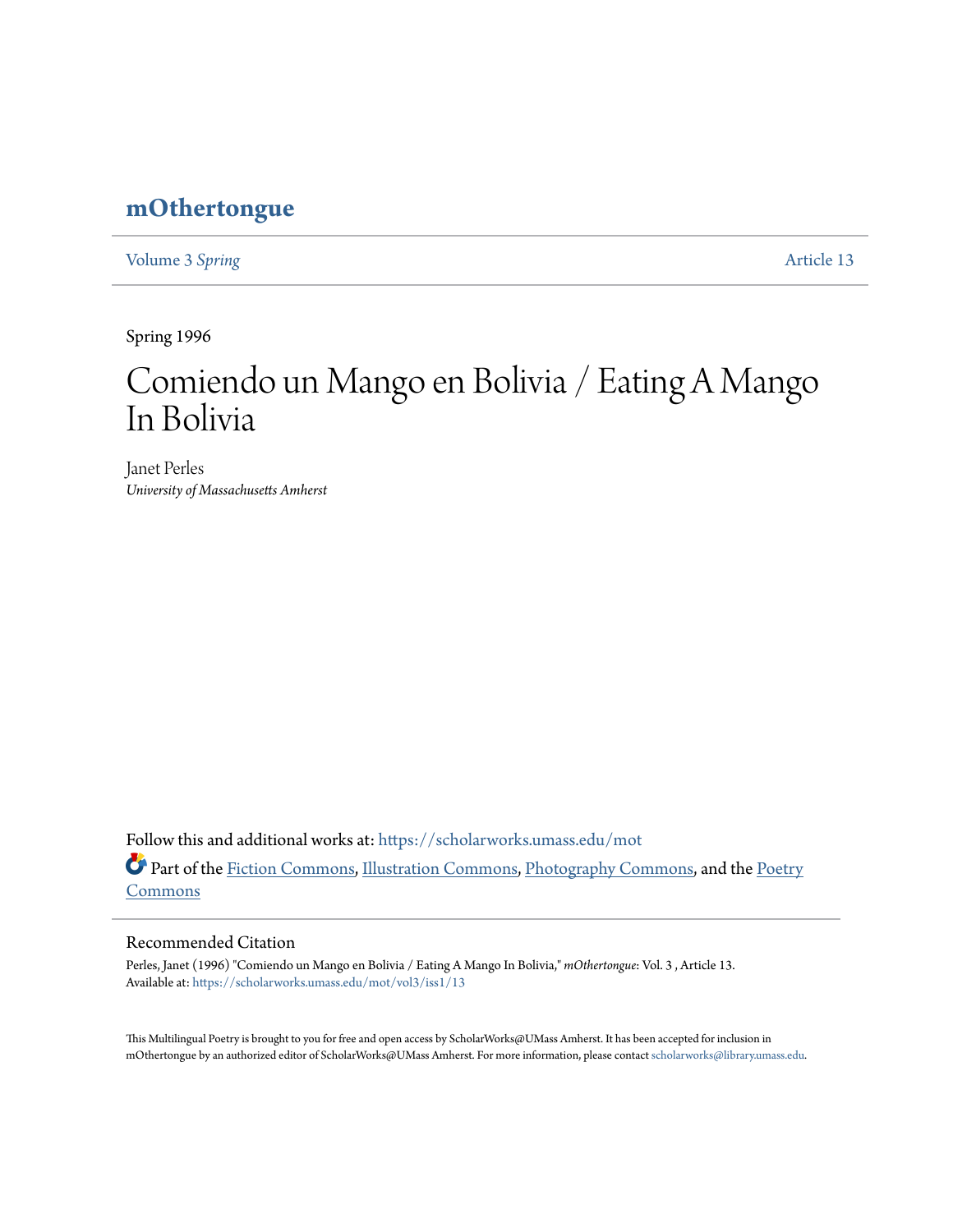#### Eating A Mango In Bolivia

We are sitting on the corner and it's hot. We are dusty, tired, happy.

Two for one boliviano, we enter into your yellow, green, red, white, and blue skin.

Color of sand, The Yungas spilling over with life, Color of Chilean marvels, Color of people.

Slowly, We peel you and bite into your fleshjuicy, sticky, wet.

And the nectar of your intoxicating body covers our chins and cheeks, running from our palms to our elbows.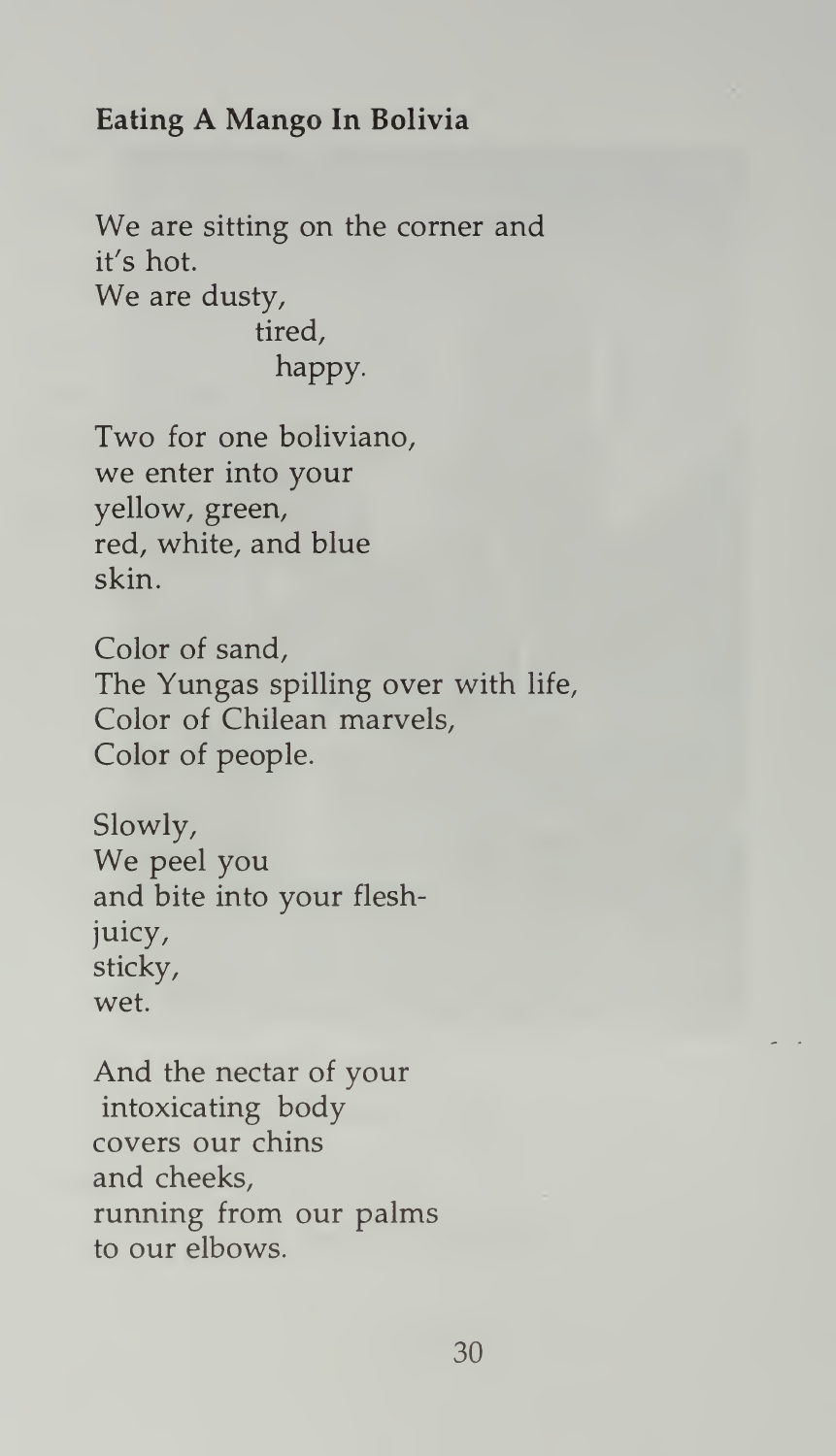Where drops of your blood fall into the mouth of Pachamama.

We leave the corner and we are dustier, happy, alive.

Pregnant with your seed in our hands your soul growing inside of us.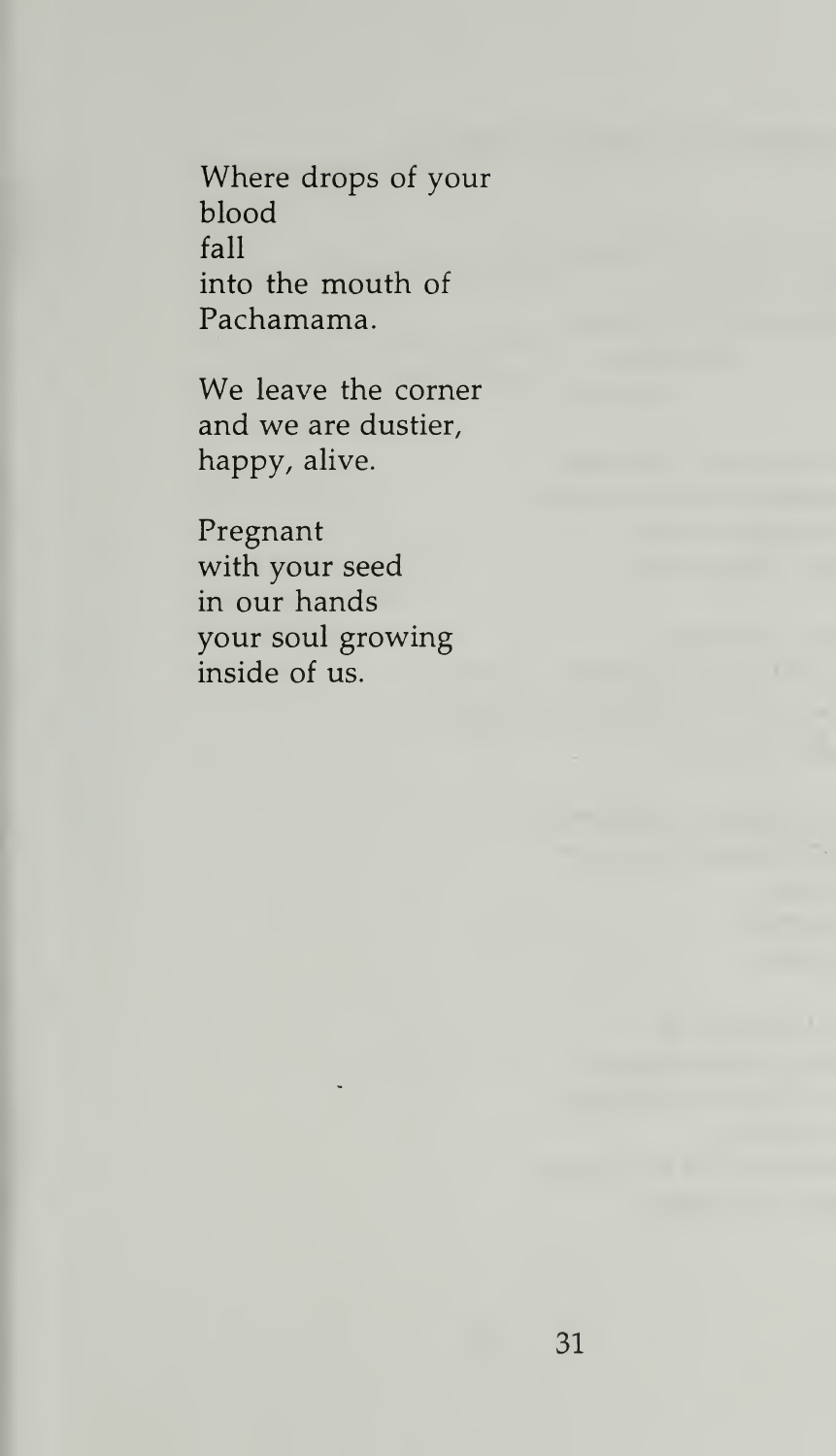#### Comiendo un mango en Bolivia

Sentamos en la esquina y está caloroso. Estamos polvorosas, cansadas, alegres.

Dos por un boliviano, entramos en tu cascara amarillo, verde, rojo, bianco azul.

Color de arena, Los Yungas rebosando de vida, Color de las maravillas chilenas, color de gente.

Te pelamos lentamente y mordamos tu carne jugosa, pegajosa, mojada.

Y el jugo de tu cuerpo embrigadora nos cubre las barbillas y mejillas, corriendo de las palmas hasta los codos,